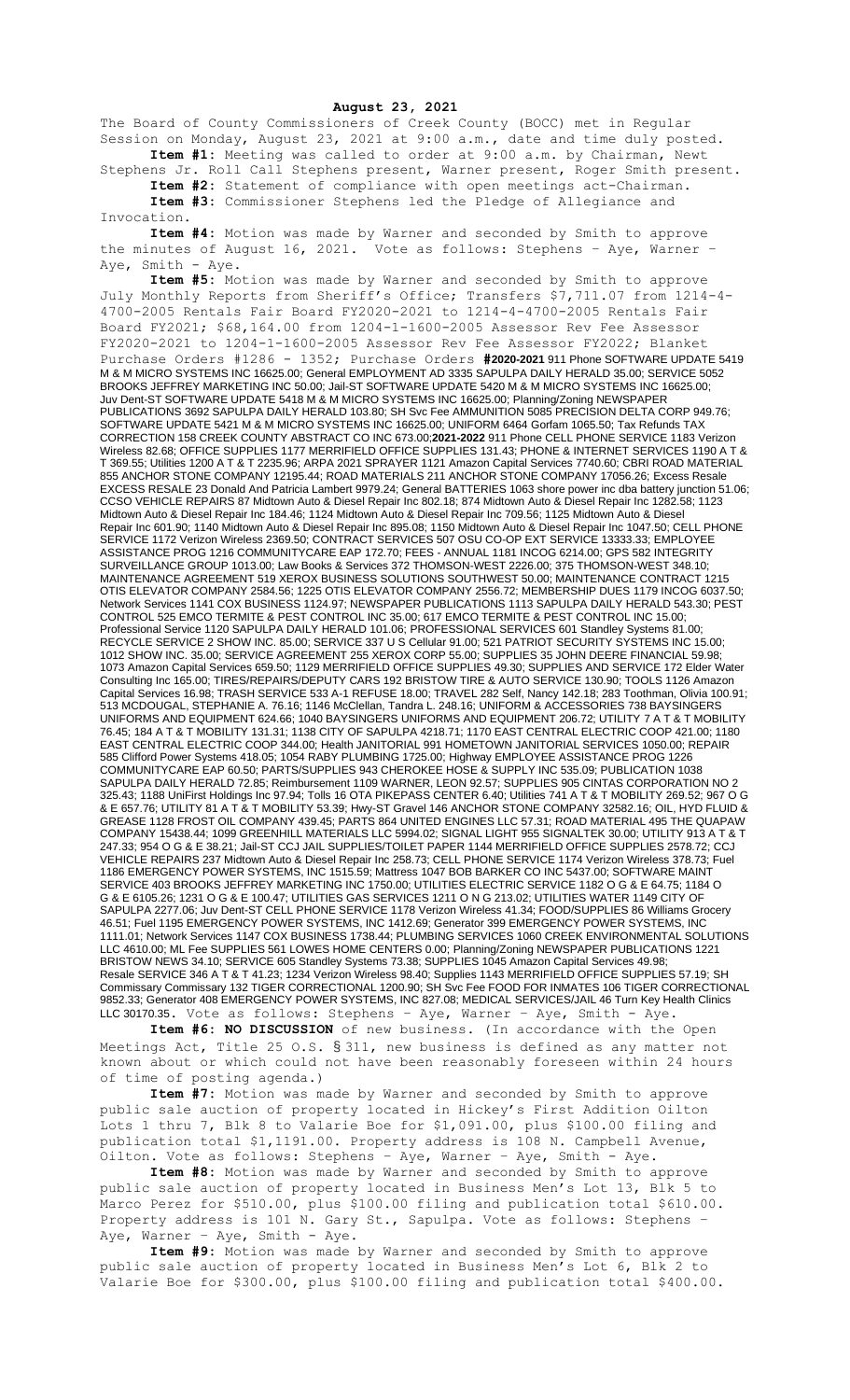Property address is 224 N. Johannes St., Sapulpa. Original bid was placed by Marco Perez for \$269.00, plus \$100.00 filing and publication totaling \$369.00. Mr. Perez was not present, Ms. Boe stated she would like to place a bid of \$300.00. With no other bidders present, the Board approved sale. Vote as follows: Stephens – Aye, Warner – Aye, Smith - Aye.

**Item #10:** Motion was made by Warner and seconded by Smith to sign **Resolution#2021-115** rezoning request CCZ-2045 and lot split CCLS-2764-William Olson. Rezoning from Agricultural District to Light Residential District to allow lot split. Tract 1 contains 2.16 acres more or less. Tract 2 will contain 2.53 acres more or less. Both tracts will meet all requirements and are not located within a flood zone. There was no opposition and Applicant was present. The CCPC recommended approval on 8/17/21, along with the Planning Office. Property located at 6317 W. 111<sup>th</sup> St. S. Sapulpa, OK 74066.-Wendy Murray. Murray stated lot split and rezone is due to the sale of the north lot. There are surrounding rezones in the area. Vote as follows: Stephens – Aye, Warner – Aye, Smith - Aye.

Stephens stated if anyone is here for the rezoning request off of Hilton Road and 49th W. Ave, the Applicant withdrew the application and no action will be taken by this board.

**Item #11:** Motion was made by Warner and seconded by Smith to approve purchase of two 5-ton York RTU for the Sheriff's Office per the recommendations of Glen Musser, Project Manager to DaVaco Heating, Cooling and Plumbing in the amount of \$13,546.00, as per Title 61 O.S. § 101-138 and to be paid out of the Use Tax Account. Warner and Smith both made initial motion and second that were withdrawn. Stephens asked if there was any reason we should not go with the lowest bidder, Musser stated no, I have used them before at previous job. Quotes submitted by DaVco, Air Comfort Inc., and Airco Service Inc. Vote as follows: Stephens – Aye, Warner – Aye, Smith - Aye.

**Item #12:** Motion was made by Stephens and seconded by Smith to not award **Bid#21-14 Flooring Covering** per recommendations of Glen Musser. Musser stated that we only received one bid, Jana and I are going to go back and review options. I have the Court Clerk and County Clerk currently wanting carpet. Stephens stated is it in the best interest of the county not to award bid, Musser stated yes. Vote as follows: Stephens – Aye, Warner – Aye, Smith - Aye.

**Item #13:** Motion was made by Warner and seconded by Smith to award **Bid#21-15 Sale of a Surplus 2019 Grader from District #2** to Rogers County District #1 for \$175,000.00. Warner stated I have reviewed the bids and would like to accept Rogers County Bid. Vote as follows: Stephens – Aye, Warner – Aye, Smith - Aye.

**Item #14:** Motion was made by Warner and Seconded by Smith to award **Bid#21-16 One or more New or Used Graders with Financing** to Warren Cat for a 2014 CAT 140M2 AWD Serial number M9J00912. District #1 and #3 stated they are not interested at this time. Warner stated he would like to look at warranties at a later date. Vote as follows: Stephens – Aye, Warner – Aye, Smith - Aye.

**Item #15:** Motion was made by Stephens and seconded by Warner to approve the Schedule of Expenditures of Federal Awards to be submitted to the Oklahoma State Auditor's Office and prepared to the best of Dana Logsdon's knowledge. Dana Logsdon stated this report has been prepared to the best of her abilities. All miscellaneous receipts have been provided and additional accompanying documentation is attached. The report is due on August 31, 2021. Vote as follows: Stephens - Aye, Warner - Aye, Smith - Aye.

**Item #16:** Motion was made by Warner and seconded by Smith to sign **Resolution#2021-116** approving the amendments of the Creek County Zoning Regulations, including Subdivision Regulations. Wendy Murray stated she presented the amendments over a month ago, all publications have been done. We published the proposed changes in Drumright, Sapulpa and Bristow newspapers, they also have been available in office and online for public viewing. The amendments have been discussed with all Boards, as well. Elizabeth Hooten asked for clarification of Light Residential changes. Murray sighted changes, there was a brief discussion of special exceptions for medical marijuana in light residential. Vote as follows: Stephens – Aye, Warner – Aye, Smith - Aye.

**Item #17:** Motion was made by Warner and seconded by Smith to approve Utility Permit from Oklahoma Natural Gas per County Specs for natural gas pipeline by boring, size of line ¾", to cross W. 86th St. approximately 1.28 miles N. & 0.96 miles W. of SH-97 & SH-166, further described as 2,101' E. of the N.W. corner of Section 15, T18N, R11E and the S.W. corner of Section 15, T18N, R11E in District #2. Vote as follows: Stephens – Aye, Warner – Aye, Smith - Aye.

**Item #18:** Motion was made by Smith and seconded by Warner to approve Utility Permit from Creek County Rural Water Dist. #1 per County Specs for 1" poly by boring, size of line 1", to cross W. 151st St. S. approximately .2 miles E. of W.  $151^{st}$  St. S. &  $257^{th}$  W. Ave, further described as  $1080'$  E. of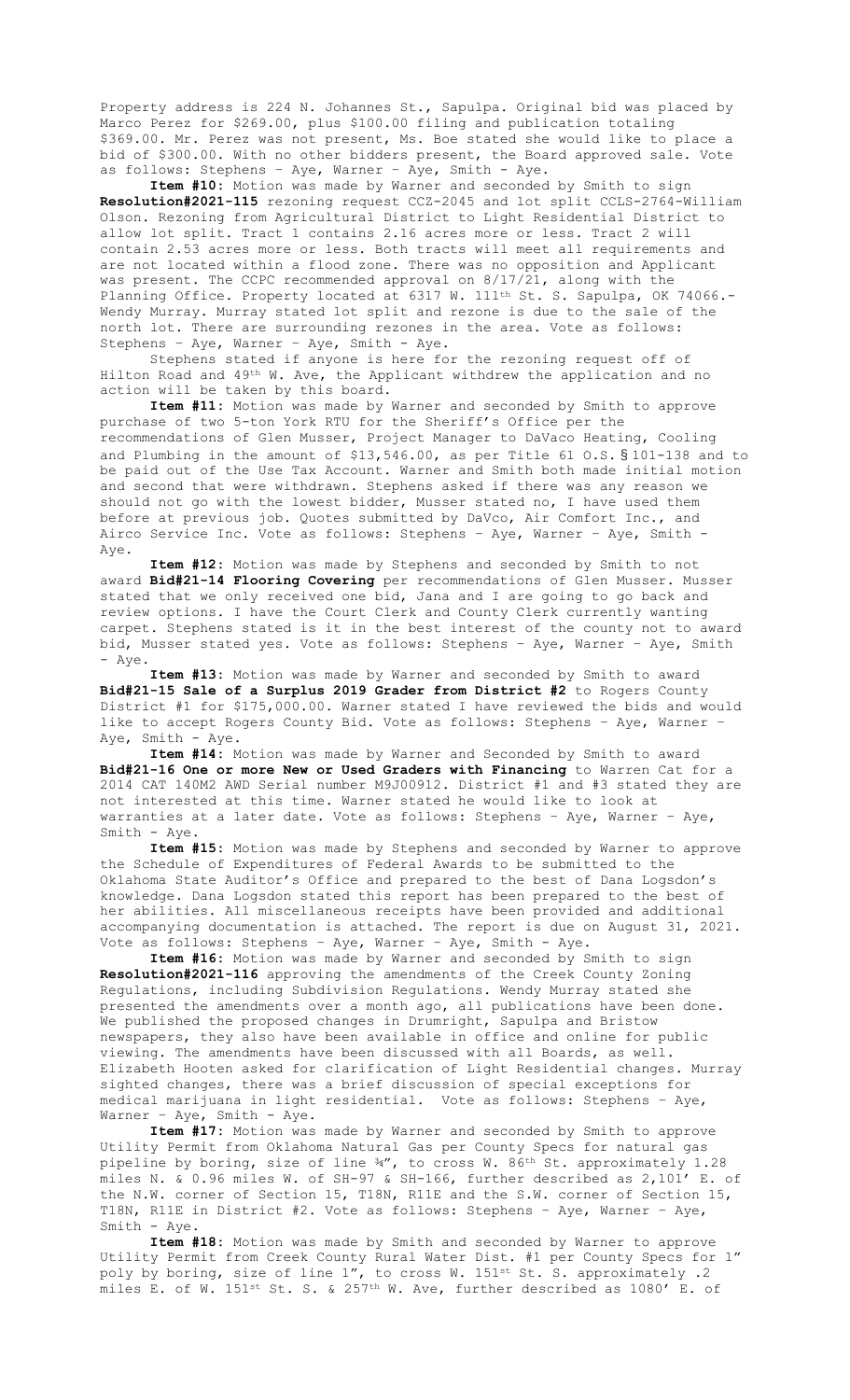the S.W. corner of Section 17, T17N, R10E in District #3. Vote as follows: Stephens – Aye, Warner – Aye, Smith - Aye.

**Item #19:** Discussion and possible action regarding the American Recovery Plan 2021 funds directed to Creek County by the federal government. Goforth stated we have two defiant action items for the Board today. First one is the Transfer three Disinfectant Sprayers ordered by Emergency Management PO#1121, account # 1566-1-2000-2005, project # 1566-1.4-2700-2005 to be transferred to Sheriff's Office, Creek County Juvenile Justice Center and Creek County Jail. One will be kept with Emergency Management. Stephens discussed briefly the state and federal guidelines on equipment. It was stated all sprayers need to be clearly marked ARPA with inventory number, also items have a different disposing method, as well. A motion was made by Warner and seconded by Smith to transfer three Disinfectant Sprayers to The Sheriff's Office SN#B806200930111, Creek County Juvenile Justice Center SN#B806200903120 and Creek County Jail SN#B806200826419. Vote as follows: Stephens – Aye, Warner – Aye, Smith - Aye. Next, we need a motion to authorize Chairman to certify interim report and Deputy Commissioner and County Clerk to submit the interim report. Motion was made by Warner and seconded by Smith to authorize Chairman to certify interim report and Deputy Commissioner and County Clerk to submit the interim report as required. Goforth discussed the web base form and within the reporting system. First report is due on 8/31/21. Vote as follows: Stephens – Aye, Warner – Aye, Smith - Aye. Lastly discussion of allocation of funding to various expenditure categories. Tandra presented the following items for discussion. Identification Tracking System, we presented this last week and I have worked with Misty on the ID#, we have a slight communicating issue Kellpro is working on. As long as we provide the number before Misty starts tracking project, so she can input information, it will upload in KPO. The Board stated the Identification Tracking System presented was good and it was established the number will be provided before it is presented to the Board for approval or disapproval of project. Next, we would like to poll each Commissioners on the seven categories. We ask that you think broadly and priorities the categories to what you think is important. And then we would like the Board to designate how much would be spent in those categories. Stephens stated we really need to wait on the final rule to be released. McClellan stated the final rule is not going to change the categories listed. The Board discussed Categories 4-Premium Pay, 5-Infastructure, 6-Revenue Replacement and 7-Administrative, as ones they would like to make an impact with. The amounts allocated for each category could be moved, if there is not enough interest stated Warner. Stephens stated he would like to get started with sewer and lagoons dedicating so much like we do with the REAP Grant process. We need to look at the ones that are out of compliance, serve the most people and has the biggest critical needs. There was discussion of what that amount would look like with Barbara Albritton, INCOG Representative. There was discussion of the internal projects currently submitted to Jana and setting aside certain dollar amount for those projects. Albritton also discussed the effect of non-entitlement communities and Rural Water Districts not being one of those. There is additional funding available through DEQ, the State and other funding. The Board reviewed the categories and stated they will come back next week and try to have their priorities set. The preapplication and application were presented to the Board to review. Board stated the pre-application was good, we need to go through the two proposed applications and see what we want merged into one. The Board then went into the next part of the discussion the procedures of handling the funds. Stephens will work with CastleCom to setup a County ARPA email to receive application and communicate from keeping it separate from other emails. Stephens asked Albritton if she would be okay accessing the email and reviewing the applications. All hard copies of applications will be maintained in the County Clerk's Office. For internal project requests the BOCC will review requests and make a decision or refer the request to be submitted to Jana for further project guidance. External applicants will be reviewed by INCOG and the workgroup and then brought before the board. INCOG will work on a point scale similar to the REAP grant process, Albritton stated she will provide the Board with an example and ask for input for additional measures. Internal Applicants will need to contact Dana Logsdon, Deputy Commissioner to place their request on the agenda by Thursday, before 4 p.m. to be placed on Monday's agenda. External applicants will be reviewed by INCOG and the workgroup once a determination has been made by both, the item will be placed on the agenda for the BOCC to hear request. The Board still needs to determine the communication person with the approved applicants. Project/Tracking Number will be pre-determined prior to the BOCC hearing request. Misty McCurley will be encumbering all purchase orders and entering data for tracking projects. The Board asked Tanda McClellan, Payroll Clerk to figure a simple round number for premium pay for employees and present that to the Board. This item was discussed with the requirements within the guidance. The start period for the pandemic was 1/27/20 and we are